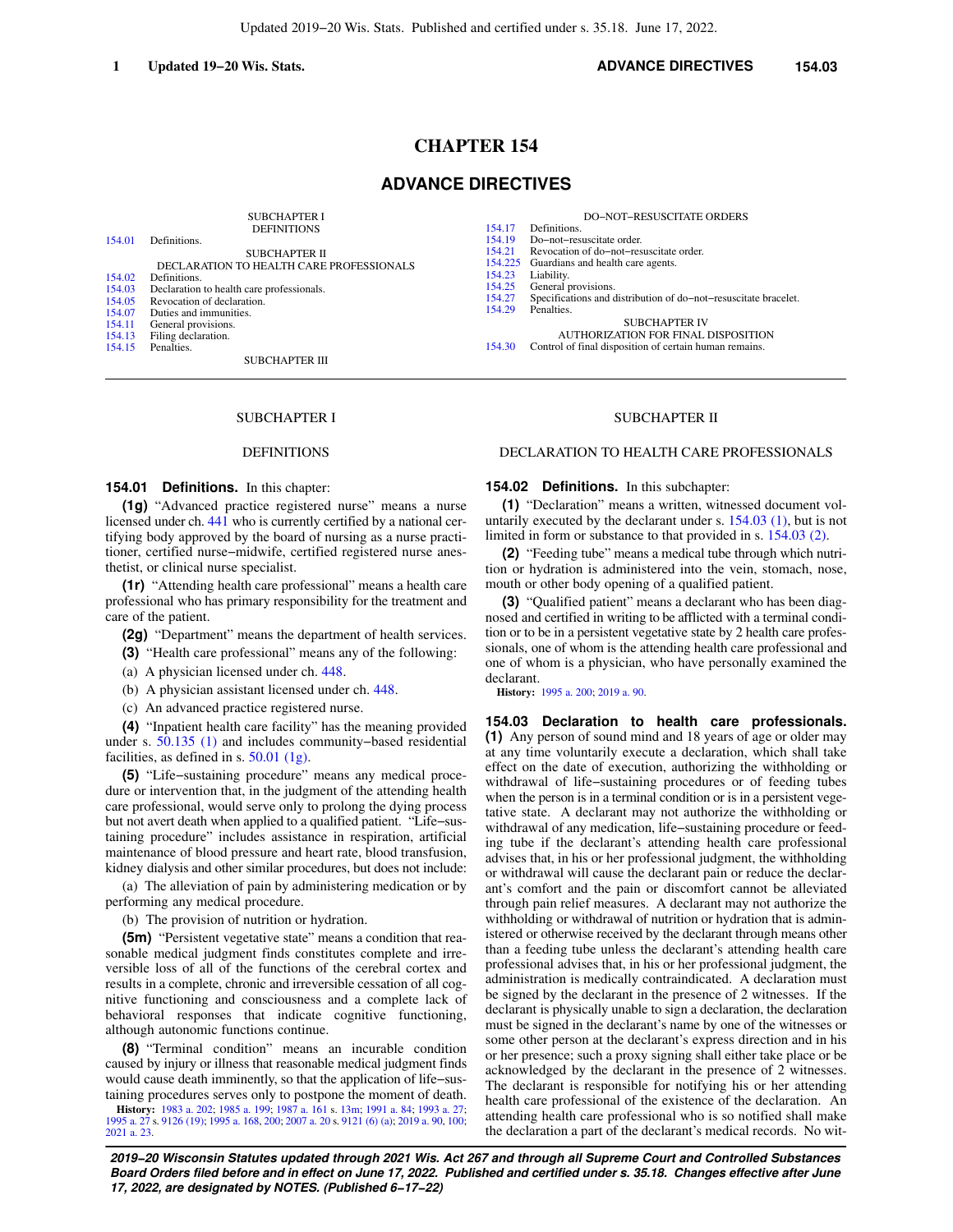# **154.03 ADVANCE DIRECTIVES Updated 19−20 Wis. Stats. 2**

ness to the execution of the declaration may, at the time of the execution, be any of the following:

(a) Related to the declarant by blood, marriage or adoption.

(b) Have knowledge that he or she is entitled to or has a claim on any portion of the declarant's estate.

(c) Directly financially responsible for the declarant's health care.

(d) An individual who is a health care provider, as defined in s. [155.01 \(7\),](https://docs.legis.wisconsin.gov/document/statutes/155.01(7)) who is serving the declarant at the time of execution, an employee, other than a chaplain or a social worker, of the health care provider or an employee, other than a chaplain or a social worker, of an inpatient health care facility in which the declarant is a patient.

**(2)** The department shall prepare and provide copies of the declaration and accompanying information for distribution in quantities to persons licensed, certified, or registered under ch. [441](https://docs.legis.wisconsin.gov/document/statutes/ch.%20441), [448](https://docs.legis.wisconsin.gov/document/statutes/ch.%20448), or [455,](https://docs.legis.wisconsin.gov/document/statutes/ch.%20455) persons who hold a compact privilege under subch. [XI of ch. 448,](https://docs.legis.wisconsin.gov/document/statutes/subch.%20XI%20of%20ch.%20448) hospitals, nursing homes, county clerks and local bar associations and individually to private persons. The department shall include, in information accompanying the declaration, at least the statutory definitions of terms used in the declaration, statutory restrictions on who may be witnesses to a valid declaration, a statement explaining that valid witnesses acting in good faith are statutorily immune from civil or criminal liability, an instruction to potential declarants to read and understand the information before completing the declaration and a statement explaining that an instrument may, but need not be, filed with the register in probate of the declarant's county of residence. The department may charge a reasonable fee for the cost of preparation and distribution. The declaration distributed by the department of health services shall be easy to read, the type size may be no smaller than 10 point, and the declaration shall be in the following form, setting forth on the first page the wording before the ATTENTION statement and setting forth on the 2nd page the ATTENTION statement and remaining wording:

**NOTE: The cross−reference to subch. XI of ch. 448 was changed from subch. X of ch. 448 by the legislative reference bureau under s. 13.92 (1) (bm) 2. to reflect the renumbering under s. 13.92 (1) (bm) 2. of subch. X of ch. 448.**

DECLARATION TO HEALTH CARE PROFESSIONALS

### (WISCONSIN LIVING WILL)

I,...., being of sound mind, voluntarily state my desire that my dying not be prolonged under the circumstances specified in this document. Under those circumstances, I direct that I be permitted to die naturally. If I am unable to give directions regarding the use of life−sustaining procedures or feeding tubes, I intend that my family and physician, physician assistant, or advanced practice registered nurse honor this document as the final expression of my legal right to refuse medical or surgical treatment.

1. If I have a TERMINAL CONDITION, as determined by a physician, physician assistant, or advanced practice registered nurse who has personally examined me, and if a physician who has also personally examined me agrees with that determination, I do not want my dying to be artificially prolonged and I do not want life−sustaining procedures to be used. In addition, the following are my directions regarding the use of feeding tubes:

.... YES, I want feeding tubes used if I have a terminal condition.

.... NO, I do not want feeding tubes used if I have a terminal condition.

If you have not checked either box, feeding tubes will be used.

2. If I am in a PERSISTENT VEGETATIVE STATE, as determined by a physician, physician assistant, or advanced practice registered nurse who has personally examined me, and if a physician who has also personally examined me agrees with that determination, the following are my directions regarding the use of life−sustaining procedures:

.... YES, I want life−sustaining procedures used if I am in a persistent vegetative state.

.... NO, I do not want life−sustaining procedures used if I am in a persistent vegetative state.

If you have not checked either box, life−sustaining procedures will be used.

3. If I am in a PERSISTENT VEGETATIVE STATE, as determined by a physician, physician assistant, or advanced practice registered nurse who has personally examined me, and if a physician who has also personally examined me agrees with that determination, the following are my directions regarding the use of feeding tubes:

.... YES, I want feeding tubes used if I am in a persistent vegetative state.

.... NO, I do not want feeding tubes used if I am in a persistent vegetative state.

If you have not checked either box, feeding tubes will be used. If you are interested in more information about the significant terms used in this document, see section 154.01 of the Wisconsin Statutes or the information accompanying this document.

ATTENTION: You and the 2 witnesses must sign the document at the same time.

Signed .... Date ....

Address .... Date of birth ....

I believe that the person signing this document is of sound mind. I am an adult and am not related to the person signing this document by blood, marriage or adoption. I am not entitled to and do not have a claim on any portion of the person's estate and am not otherwise restricted by law from being a witness.

Witness signature .... Date signed .... Print name .... Witness signature .... Date signed ....

Print name ....

### DIRECTIVES TO ATTENDING PHYSICIAN, PHYSICIAN ASSISTANT, OR ADVANCED PRACTICE REGISTERED NURSE

1. This document authorizes the withholding or withdrawal of life−sustaining procedures or of feeding tubes when a physician and another physician, physician assistant, or advanced practice registered nurse, one of whom is the attending health care professional, have personally examined and certified in writing that the patient has a terminal condition or is in a persistent vegetative state.

2. The choices in this document were made by a competent adult. Under the law, the patient's stated desires must be followed unless you believe that withholding or withdrawing life−sustaining procedures or feeding tubes would cause the patient pain or reduced comfort and that the pain or discomfort cannot be alleviated through pain relief measures. If the patient's stated desires are that life−sustaining procedures or feeding tubes be used, this directive must be followed.

3. If you feel that you cannot comply with this document, you must make a good faith attempt to transfer the patient to another physician, physician assistant, or advanced practice registered nurse who will comply. Refusal or failure to make a good faith attempt to do so constitutes unprofessional conduct.

4. If you know that the patient is pregnant, this document has no effect during her pregnancy.

\* \* \* \* \*

The person making this living will may use the following space to record the names of those individuals and health care providers to whom he or she has given copies of this document:

> ................................................................. .................................................................

................................................................. **History:** [1983 a. 202](https://docs.legis.wisconsin.gov/document/acts/1983/202); [1985 a. 199;](https://docs.legis.wisconsin.gov/document/acts/1985/199) [1991 a. 84,](https://docs.legis.wisconsin.gov/document/acts/1991/84) [281](https://docs.legis.wisconsin.gov/document/acts/1991/281); [1995 a. 27](https://docs.legis.wisconsin.gov/document/acts/1995/27) s. [9126 \(19\);](https://docs.legis.wisconsin.gov/document/acts/1995/27,%20s.%209126) [1995](https://docs.legis.wisconsin.gov/document/acts/1995/168) [a. 168](https://docs.legis.wisconsin.gov/document/acts/1995/168); 2007 a. 90; [2019 a. 90;](https://docs.legis.wisconsin.gov/document/acts/2019/90) [2021 a. 23](https://docs.legis.wisconsin.gov/document/acts/2021/23); s. 158; 2010 a. 90; 2021 a. 23; s. 13.92 (1) (bm) 2. 23; s. 13.92 (1) (bm) 2. 23; s. 13.92 (1) healthcare wishes in the event of incapacitation: a "declaration to physicians," a "do− not−resuscitate order," and a "health care power of attorney." These statutory instru-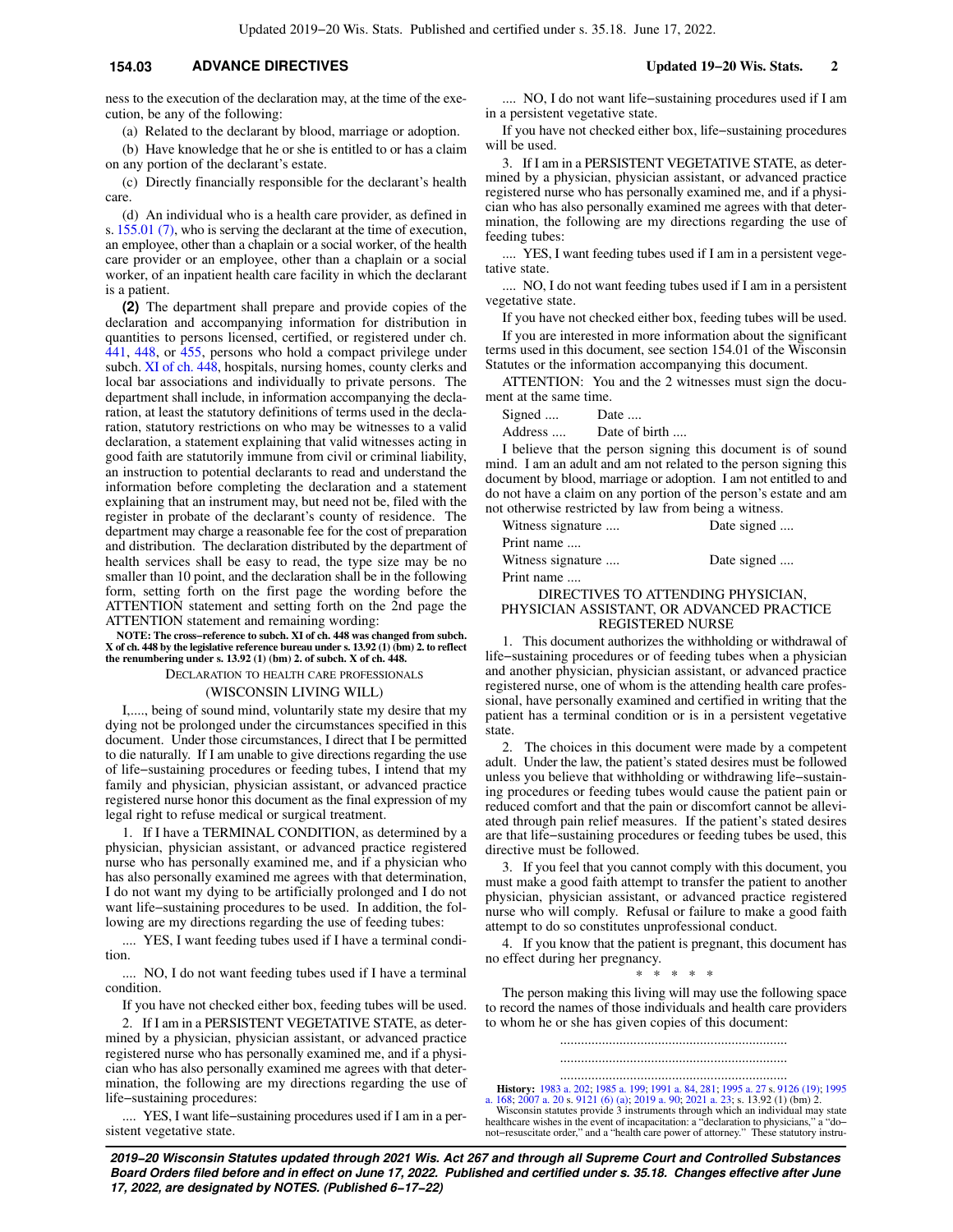ments apply under specific circumstances, have their own signature requirements, and may be limited in the extent of authorization they afford. A form will trigger no statutory immunities for healthcare providers when it lacks the features of these statutory documents. A court might conclude, however, that such a form is relevant in discerning a person's intent. [OAG 10−14](https://docs.legis.wisconsin.gov/document/oag/oag10-14)

Living will statutes: The first decade. Gelfand. 1987 WLR 737.

Planning Ahead for Incapacity. Shapiro. Wis. Law. Aug. 1991.

Wisconsin's New Living Will Act. Gilbert. Wis. Law. March 1992.

**154.05 Revocation of declaration. (1) METHOD OF REVO-**CATION. A declaration may be revoked at any time by the declarant by any of the following methods:

(a) By being canceled, defaced, obliterated, burned, torn or otherwise destroyed by the declarant or by some person who is directed by the declarant and who acts in the presence of the declarant.

(b) By a written revocation of the declarant expressing the intent to revoke, signed and dated by the declarant.

(c) By a verbal expression by the declarant of his or her intent to revoke the declaration. This revocation becomes effective only if the declarant or a person who is acting on behalf of the declarant notifies the attending health care professional of the revocation.

(d) By executing a subsequent declaration.

**(2)** RECORDING THE REVOCATION. The attending health care professional shall record in the patient's medical record the time, date and place of the revocation and the time, date and place, if different, that he or she was notified of the revocation.

**History:** [1983 a. 202](https://docs.legis.wisconsin.gov/document/acts/1983/202); [1995 a. 168](https://docs.legis.wisconsin.gov/document/acts/1995/168); [2019 a. 90](https://docs.legis.wisconsin.gov/document/acts/2019/90).

**154.07 Duties and immunities. (1)** LIABILITY. (a) No health care professional, inpatient health care facility, or person who is licensed, certified, or registered under ch. [441,](https://docs.legis.wisconsin.gov/document/statutes/ch.%20441) [448](https://docs.legis.wisconsin.gov/document/statutes/ch.%20448), or [455](https://docs.legis.wisconsin.gov/document/statutes/ch.%20455) or holds a compact privilege under subch. [XI of ch. 448](https://docs.legis.wisconsin.gov/document/statutes/subch.%20XI%20of%20ch.%20448) and who is acting under the direction of a health care professional may be held criminally or civilly liable, or charged with unprofessional conduct, for any of the following:

**NOTE: The cross−reference to subch. XI of ch. 448 was changed from subch. X of ch. 448 by the legislative reference bureau under s. 13.92 (1) (bm) 2. to reflect the renumbering under s. 13.92 (1) (bm) 2. of subch. X of ch. 448.**

1. Participating in the withholding or withdrawal of life−sustaining procedures or feeding tubes under this subchapter.

2. Failing to act upon a revocation unless the person or facility has actual knowledge of the revocation.

3. Failing to comply with a declaration, except that failure by a health care professional to comply with a declaration of a qualified patient constitutes unprofessional conduct if the health care professional refuses or fails to make a good faith attempt to transfer the qualified patient to another health care professional who will comply with the declaration.

(b) 1. No person who acts in good faith as a witness to a declaration under this subchapter may be held civilly or criminally liable for participating in the withholding or withdrawal of life− sustaining procedures or feeding tubes under this subchapter.

2. Subdivision [1.](https://docs.legis.wisconsin.gov/document/statutes/154.07(1)(b)1.) does not apply to a person who acts as a witness in violation of s.  $154.03$  (1).

(c) Pars. [\(a\)](https://docs.legis.wisconsin.gov/document/statutes/154.07(1)(a)) and [\(b\)](https://docs.legis.wisconsin.gov/document/statutes/154.07(1)(b)) apply to acts or omissions in connection with a provision of a document that is executed in another jurisdiction if the provision is valid and enforceable under s. [154.11 \(9\).](https://docs.legis.wisconsin.gov/document/statutes/154.11(9))

**(2)** EFFECT OF DECLARATION. The desires of a qualified patient who is competent supersede the effect of the declaration at all times. If a qualified patient is adjudicated incompetent at the time of the decision to withhold or withdraw life−sustaining procedures or feeding tubes, a declaration executed under this subchapter is presumed to be valid. The declaration of a qualified patient who is diagnosed as pregnant by the attending health care professional has no effect during the course of the qualified patient's pregnancy. For the purposes of this subchapter, a health care professional or inpatient health care facility may presume in

the absence of actual notice to the contrary that a person who executed a declaration was of sound mind at the time.

**History:** [1983 a. 202;](https://docs.legis.wisconsin.gov/document/acts/1983/202) [1991 a. 84](https://docs.legis.wisconsin.gov/document/acts/1991/84); [1995 a. 200](https://docs.legis.wisconsin.gov/document/acts/1995/200); [2003 a. 290](https://docs.legis.wisconsin.gov/document/acts/2003/290); [2005 a. 387](https://docs.legis.wisconsin.gov/document/acts/2005/387); [2019 a.](https://docs.legis.wisconsin.gov/document/acts/2019/90) [90](https://docs.legis.wisconsin.gov/document/acts/2019/90); [2021 a. 23](https://docs.legis.wisconsin.gov/document/acts/2021/23); [2021 a. 240](https://docs.legis.wisconsin.gov/document/acts/2021/240) s. [30;](https://docs.legis.wisconsin.gov/document/acts/2021/240,%20s.%2030) s. 13.92 (1) (bm) 2.

**154.11 General provisions. (1)** SUICIDE. The withholding or withdrawal of life−sustaining procedures or feeding tubes from a qualified patient under this subchapter does not, for any purpose, constitute suicide. Execution of a declaration under this subchapter does not, for any purpose, constitute attempted suicide.

**(2)** LIFE INSURANCE. Making a declaration under s. [154.03](https://docs.legis.wisconsin.gov/document/statutes/154.03) may not be used to impair in any manner the procurement of any policy of life insurance, and may not be used to modify the terms of an existing policy of life insurance. No policy of life insurance may be impaired in any manner by the withholding or withdrawal of life−sustaining procedures or feeding tubes from an insured qualified patient.

**(3)** HEALTH INSURANCE. No person may be required to execute a declaration as a condition prior to being insured for, or receiving, health care services.

**(4)** OTHER RIGHTS. This subchapter does not impair or supersede any of the following:

(a) A person's right to withhold or withdraw life−sustaining procedures or feeding tubes.

(b) The right of any person who does not have a declaration in effect to receive life−sustaining procedures or feeding tubes.

**(5)** INTENT. Failure to execute a declaration under this subchapter creates no presumption that the person consents to the use or withholding of life−sustaining procedures or feeding tubes in the event that the person suffers from a terminal condition or is in a persistent vegetative state.

**(5m)** VALID DECLARATION. A declaration that is in its original form or is a legible photocopy or electronic facsimile copy is presumed to be valid.

**(6)** CONSTRUCTION. Nothing in this subchapter condones, authorizes or permits any affirmative or deliberate act to end life other than to permit the natural process of dying.

**(7)** APPLICABILITY. (a) A declaration under s. [154.03 \(2\)](https://docs.legis.wisconsin.gov/document/statutes/1983/154.03(2)), 1983 stats., that is executed before April 22, 1986, and that is not subsequently revoked or has not subsequently expired is governed by the provisions of ch. [154,](https://docs.legis.wisconsin.gov/document/statutes/1983/ch.%20154) 1983 stats.

(b) A declaration under s.  $154.03$  (2), 1983 stats., that is executed after April 22, 1986, is void.

(c) A declaration under s.  $154.03$  (2), 1989 stats., that is executed before, on or after December 11, 1991, and that is not subsequently revoked or has not subsequently expired is governed by the provisions of ch. [154,](https://docs.legis.wisconsin.gov/document/statutes/1989/ch.%20154) 1989 stats.

(d) Nothing in this chapter, except par. [\(b\)](https://docs.legis.wisconsin.gov/document/statutes/154.11(7)(b)), may be construed to render invalid a declaration that was validly executed under this chapter before April 6, 1996.

**(8)** INCLUSION IN MEDICAL RECORD. Upon receipt of a declaration, a health care facility, as defined in s. [155.01 \(6\),](https://docs.legis.wisconsin.gov/document/statutes/155.01(6)) or a health care provider, as defined in s. [155.01 \(7\),](https://docs.legis.wisconsin.gov/document/statutes/155.01(7)) shall, if the declarant is a patient of the health care facility or health care provider, include the declaration in the medical record of the declarant.

**(9)** DECLARATION FROM OTHER JURISDICTION. A valid document that authorizes the withholding or withdrawal of life−sustaining procedures or of feeding tubes and that is executed in another state or jurisdiction in compliance with the law of that state or jurisdiction is valid and enforceable in this state to the extent that the document is consistent with the laws of this state. **History:** [1983 a. 202;](https://docs.legis.wisconsin.gov/document/acts/1983/202) [1985 a. 199](https://docs.legis.wisconsin.gov/document/acts/1985/199); [1991 a. 84](https://docs.legis.wisconsin.gov/document/acts/1991/84); [1995 a. 168](https://docs.legis.wisconsin.gov/document/acts/1995/168), [200](https://docs.legis.wisconsin.gov/document/acts/1995/200).

**154.13 Filing declaration. (1)** A declarant or an individual authorized by the declarant may, for a fee, file the declarant's declaration, for safekeeping, with the register in probate of the county in which the declarant resides.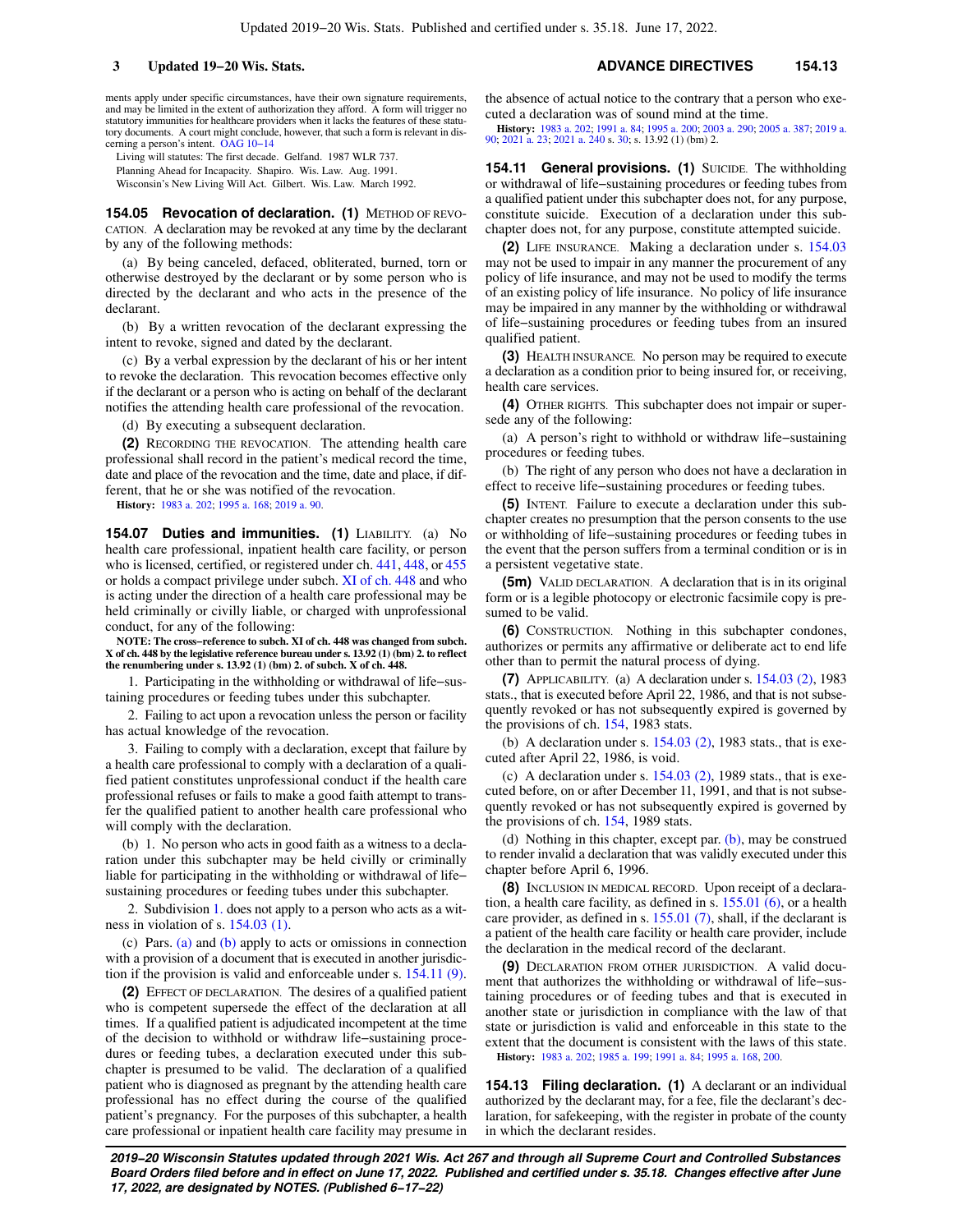## **154.13 ADVANCE DIRECTIVES Updated 19−20 Wis. Stats. 4**

**(2)** If a declarant or authorized individual has filed the declarant's declaration as specified in sub.  $(1)$ , the following persons may have access to the declaration without first obtaining consent from the declarant:

(a) The individual authorized by the declarant.

A health care provider who is providing care to the declarant.

(c) The court and all parties involved in proceedings in this state for adjudication of incompetency and appointment of a guardian for the declarant, for emergency detention under s. [51.15](https://docs.legis.wisconsin.gov/document/statutes/51.15), for involuntary commitment under s. [51.20,](https://docs.legis.wisconsin.gov/document/statutes/51.20) or for protective placement or protective services under ch. [55.](https://docs.legis.wisconsin.gov/document/statutes/ch.%2055)

(d) Any person under the order of a court for good cause shown.

**(3)** Failure to file a declaration under sub. [\(1\)](https://docs.legis.wisconsin.gov/document/statutes/154.13(1)) creates no presumption about the intent of an individual with regard to his or her health care decisions.

**History:** [1991 a. 281](https://docs.legis.wisconsin.gov/document/acts/1991/281); [2005 a. 387](https://docs.legis.wisconsin.gov/document/acts/2005/387).

**154.15 Penalties. (1)** Any person who intentionally conceals, cancels, defaces, obliterates or damages the declaration of another without the declarant's consent may be fined not more than \$500 or imprisoned not more than 30 days or both.

**(2)** Any person who, with the intent to cause a withholding or withdrawal of life−sustaining procedures or feeding tubes contrary to the wishes of the declarant, illegally falsifies or forges the declaration of another or conceals a declaration revoked under s. [154.05 \(1\) \(a\)](https://docs.legis.wisconsin.gov/document/statutes/154.05(1)(a)) or [\(b\)](https://docs.legis.wisconsin.gov/document/statutes/154.05(1)(b)) or any person who intentionally withholds actual knowledge of a revocation under s. [154.05](https://docs.legis.wisconsin.gov/document/statutes/154.05) is guilty of a Class F felony.

**History:** [1983 a. 202](https://docs.legis.wisconsin.gov/document/acts/1983/202); [1985 a. 199](https://docs.legis.wisconsin.gov/document/acts/1985/199); [1991 a. 84;](https://docs.legis.wisconsin.gov/document/acts/1991/84) [1995 a. 168;](https://docs.legis.wisconsin.gov/document/acts/1995/168) [1997 a. 283](https://docs.legis.wisconsin.gov/document/acts/1997/283); [2001 a.](https://docs.legis.wisconsin.gov/document/acts/2001/109) [109](https://docs.legis.wisconsin.gov/document/acts/2001/109).

#### SUBCHAPTER III

## DO−NOT−RESUSCITATE ORDERS

## **154.17 Definitions.** In this subchapter:

**(1)** "Do−not−resuscitate bracelet" means a standardized identification bracelet that meets the specifications established under s. [154.27 \(1\),](https://docs.legis.wisconsin.gov/document/statutes/154.27(1)) or that is approved by the department under s. [154.27](https://docs.legis.wisconsin.gov/document/statutes/154.27(2)) [\(2\)](https://docs.legis.wisconsin.gov/document/statutes/154.27(2)), that bears the inscription "Do Not Resuscitate" and signifies that the wearer is a qualified patient who has obtained a do−not− resuscitate order and that the order has not been revoked.

**(2)** "Do−not−resuscitate order" means a written order issued under the requirements of this subchapter that directs emergency medical services practitioners, emergency medical responders, and emergency health care facilities personnel not to attempt cardiopulmonary resuscitation on a person for whom the order is issued if that person suffers cardiac or respiratory arrest.

**(2r)** "Emergency medical responder" has the meaning given under s. [256.01 \(4p\).](https://docs.legis.wisconsin.gov/document/statutes/256.01(4p))

**(3)** "Emergency medical services practitioner" has the meaning given under s. [256.01 \(5\).](https://docs.legis.wisconsin.gov/document/statutes/256.01(5))

**(4)** "Qualified patient" means a person who has attained the age of 18 and to whom any of the following conditions applies:

(a) The person has a terminal condition.

(b) The person has a medical condition such that, were the person to suffer cardiac or pulmonary failure, resuscitation would be unsuccessful in restoring cardiac or respiratory function or the person would experience repeated cardiac or pulmonary failure within a short period before death occurs.

(c) The person has a medical condition such that, were the person to suffer cardiac or pulmonary failure, resuscitation of that person would cause significant physical pain or harm that would outweigh the possibility that resuscitation would successfully restore cardiac or respiratory function for an indefinite period of time.

**(5)** "Resuscitation" means cardiopulmonary resuscitation or any component of cardiopulmonary resuscitation, including cardiac compression, endotracheal intubation and other advanced airway management, artificial ventilation, defibrillation, administration of cardiac resuscitation medications and related procedures. "Resuscitation" does not include the Heimlich maneuver or similar procedure used to expel an obstruction from the throat. **History:** [1995 a. 200;](https://docs.legis.wisconsin.gov/document/acts/1995/200) [1997 a. 27;](https://docs.legis.wisconsin.gov/document/acts/1997/27) [1999 a. 9](https://docs.legis.wisconsin.gov/document/acts/1999/9); [2007 a. 130](https://docs.legis.wisconsin.gov/document/acts/2007/130); [2017 a. 12](https://docs.legis.wisconsin.gov/document/acts/2017/12).

**154.19 Do−not−resuscitate order. (1)** No person except an attending health care professional may issue a do−not− resuscitate order. An attending health care professional may issue a do−not−resuscitate order to a patient only if all of the following apply:

(a) The patient is a qualified patient.

(b) Except as provided in s. [154.225 \(2\),](https://docs.legis.wisconsin.gov/document/statutes/154.225(2)) the patient requests the order.

(bm) Except as provided in s. [154.225 \(2\)](https://docs.legis.wisconsin.gov/document/statutes/154.225(2)), the patient consents to the order after being provided the information specified in sub. [\(2\) \(a\).](https://docs.legis.wisconsin.gov/document/statutes/154.19(2)(a))

(c) The order is in writing.

(d) Except as provided in s.  $154.225$  (2), the patient signs the order.

(e) The health care professional does not know the patient to be pregnant.

**(2)** (a) The attending health care professional, or a person directed by the attending health care professional, shall provide the patient with written information about the resuscitation procedures that the patient has chosen to forego and the methods by which the patient may revoke the do−not−resuscitate order.

(b) After providing the information under par. [\(a\),](https://docs.legis.wisconsin.gov/document/statutes/154.19(2)(a)) the attending health care professional, or the person directed by the attending health care professional, shall document in the patient's medical record the medical condition that qualifies the patient for the do−not−resuscitate order, shall make the order in writing and shall do one of the following, as requested by the qualified patient:

1. Affix to the wrist of the patient a do−not−resuscitate bracelet that meets the specifications established under s. [154.27 \(1\).](https://docs.legis.wisconsin.gov/document/statutes/154.27(1))

2. Provide an order form from a commercial vendor approved by the department under s. [154.27 \(2\)](https://docs.legis.wisconsin.gov/document/statutes/154.27(2)) to permit the patient to order a do−not−resuscitate bracelet from the commercial vendor.

**(3)** (a) Except as provided in par. [\(b\)](https://docs.legis.wisconsin.gov/document/statutes/154.19(3)(b)), emergency medical services practitioners, as defined in s. [256.01 \(5\),](https://docs.legis.wisconsin.gov/document/statutes/256.01(5)) emergency medical responders, as defined in s. [256.01 \(4p\)](https://docs.legis.wisconsin.gov/document/statutes/256.01(4p)), and emergency health care facilities personnel shall follow do−not−resuscitate orders. The procedures used in following a do−not−resuscitate order shall be in accordance with any procedures established by the department by rule.

(b) Paragraph [\(a\)](https://docs.legis.wisconsin.gov/document/statutes/154.19(3)(a)) does not apply under any of the following conditions:

1. The order is revoked under s. [154.21](https://docs.legis.wisconsin.gov/document/statutes/154.21) or [154.225 \(2\)](https://docs.legis.wisconsin.gov/document/statutes/154.225(2)).

2. The do−not−resuscitate bracelet appears to have been tampered with or removed.

3. The emergency medical services practitioner, emergency medical responder or member of the emergency health care facility knows that the patient is pregnant.

**History:** [1995 a. 200;](https://docs.legis.wisconsin.gov/document/acts/1995/200) [1997 a. 27;](https://docs.legis.wisconsin.gov/document/acts/1997/27) [1999 a. 9](https://docs.legis.wisconsin.gov/document/acts/1999/9); [2017 a. 12;](https://docs.legis.wisconsin.gov/document/acts/2017/12) [2019 a. 90.](https://docs.legis.wisconsin.gov/document/acts/2019/90)

**Cross−reference:** See also ch. [DHS 125,](https://docs.legis.wisconsin.gov/document/administrativecode/ch.%20DHS%20125) Wis. adm. code. Wisconsin statutes provide 3 instruments through which an individual may state healthcare wishes in the event of incapacitation: a "declaration to physicians," a "do− not−resuscitate order," and a "health care power of attorney." These statutory instru-ments apply under specific circumstances, have their own signature requirements, and may be limited in the extent of authorization they afford. A form will trigger no<br>statutory immunities for healthcare providers when it lacks the features of these statu-<br>tory documents. A court might conclude, however cerning a person's intent. [OAG 10−14](https://docs.legis.wisconsin.gov/document/oag/oag10-14)

County jail staff are not required to follow do−not−resuscitate orders unless the staff falls into one of the three occupational categories named in sub. (3) (a), specifically, emergency medical services practitioners, emergency medical responders, and emergency health care facilities personnel. [OAG 2−19](https://docs.legis.wisconsin.gov/document/oag/oag2-19).

Wisconsin's Do Not Resuscitate Bracelet Law Raises Legal and Medical Issues. Mandel. Wis. Law. Dec. 1997.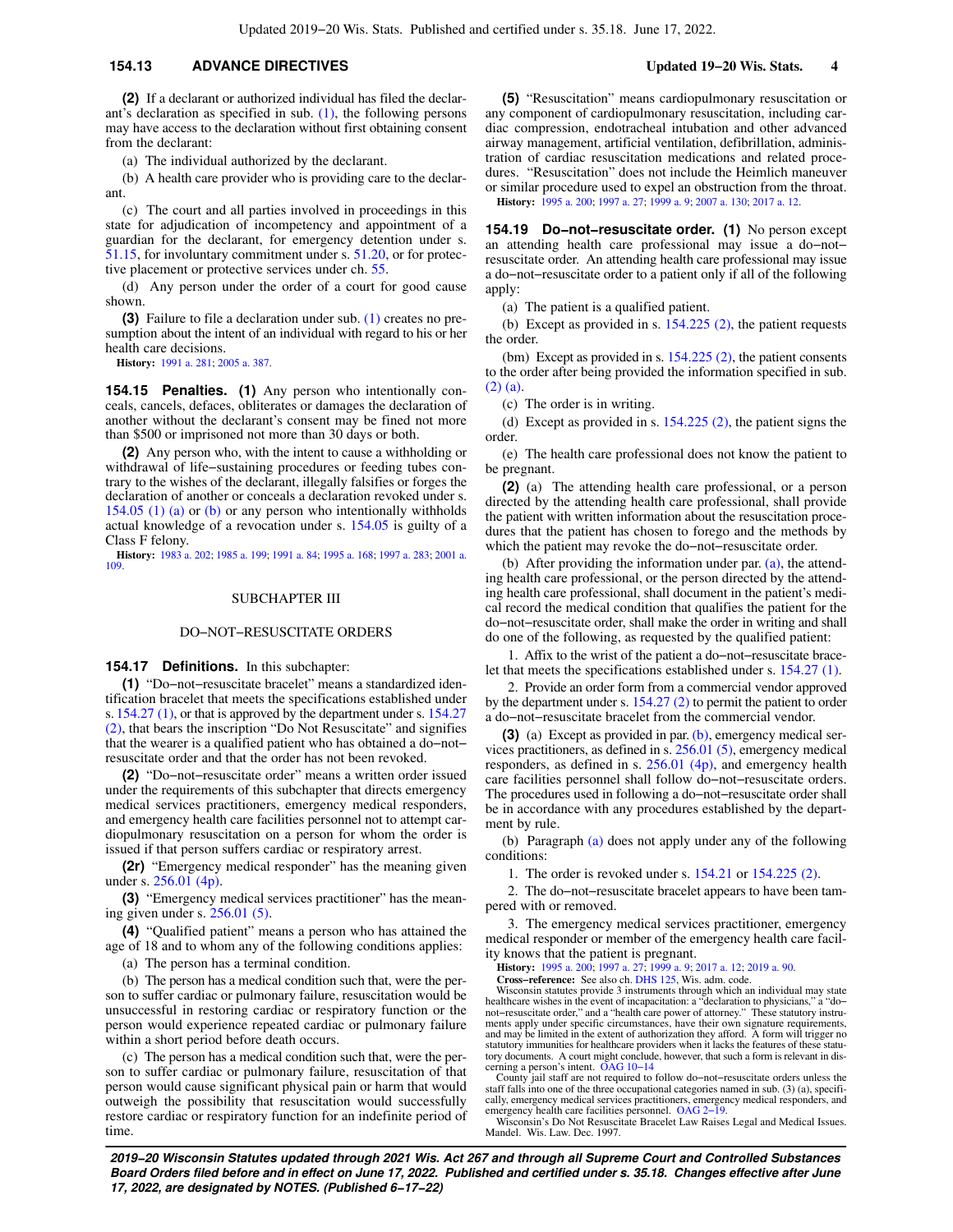**154.21 Revocation of do−not−resuscitate order. (1)** METHOD OF REVOCATION. A patient may revoke a do−not− resuscitate order at any time by any of the following methods:

(a) The patient expresses to an emergency medical services practitioner, to an emergency medical responder, or to a person who serves as a member of an emergency health care facility's personnel the desire to be resuscitated. The emergency medical services practitioner, emergency medical responder, or the member of the emergency health care facility shall promptly remove the do−not−resuscitate bracelet.

(b) The patient defaces, burns, cuts or otherwise destroys the do−not−resuscitate bracelet.

(c) The patient removes the do−not−resuscitate bracelet or another person, at the patient's request, removes the do−not− resuscitate bracelet.

**(2)** RECORDING THE REVOCATION. The attending health care professional shall be notified as soon as practicable of the patient's revocation and shall record in the patient's medical record the time, date and place of the revocation, if known, and the time, date and place, if different, that he or she was notified of the revocation. A revocation under sub. [\(1\)](https://docs.legis.wisconsin.gov/document/statutes/154.21(1)) is effective regardless of when the attending health care professional has been notified of that revocation.

**History:** [1995 a. 200](https://docs.legis.wisconsin.gov/document/acts/1995/200); [2017 a. 12;](https://docs.legis.wisconsin.gov/document/acts/2017/12) [2019 a. 90.](https://docs.legis.wisconsin.gov/document/acts/2019/90)

**154.225 Guardians and health care agents. (1)** In this section:

(a) "Guardian" has the meaning given in s.  $51.40$  (1) (f).

(b) "Health care agent has the meaning given in s. [155.01 \(4\).](https://docs.legis.wisconsin.gov/document/statutes/155.01(4))

(c) "Incapacitated" has the meaning given in s. [50.06 \(1\).](https://docs.legis.wisconsin.gov/document/statutes/50.06(1))

**(2)** The guardian or health care agent of an incapacitated qualified patient may request a do−not−resuscitate order on behalf of that incapacitated qualified patient and consent to the order and sign it after receiving the information specified in s. [154.19 \(2\) \(a\).](https://docs.legis.wisconsin.gov/document/statutes/154.19(2)(a)) The guardian or health care agent of an incapacitated qualified patient may revoke a do−not−resuscitate order on behalf of the incapacitated qualified patient by any of the following methods:

(a) The guardian or health care agent directs an emergency medical services practitioner, an emergency medical responder, or a person who serves as a member of an emergency health care facility's personnel to resuscitate the patient. The emergency medical services practitioner, the emergency medical responder, or the member of the emergency health care facility shall promptly remove the do−not−resuscitate bracelet.

(b) The guardian or health care agent defaces, burns, cuts or otherwise destroys the do−not−resuscitate bracelet.

(c) The guardian or health care agent removes the do−not− resuscitate bracelet.

**History:** [1997 a. 27;](https://docs.legis.wisconsin.gov/document/acts/1997/27) [2017 a. 12.](https://docs.legis.wisconsin.gov/document/acts/2017/12)

**154.23 Liability.** No physician, emergency medical services practitioner, emergency medical responder, health care provider, as defined in s. [146.81 \(1\),](https://docs.legis.wisconsin.gov/document/statutes/146.81(1)) or emergency health care facility may be held criminally or civilly liable, or charged with unprofessional conduct, for any of the following:

**(1)** Under the directive of a do−not−resuscitate order, withholding or withdrawing, or causing to be withheld or withdrawn, resuscitation from a patient.

**(2)** Failing to act upon the revocation of a do−not−resuscitate order unless the person or facility had actual knowledge of the revocation.

**(3)** Failing to comply with a do−not−resuscitate order if the person or facility did not have actual knowledge of the do−not− resuscitate order or if the person or facility in good faith believed that the order had been revoked.

**History:** [1995 a. 200](https://docs.legis.wisconsin.gov/document/acts/1995/200); [2017 a. 12;](https://docs.legis.wisconsin.gov/document/acts/2017/12) [2019 a. 90.](https://docs.legis.wisconsin.gov/document/acts/2019/90)

**154.25 General provisions. (1)** SUICIDE. Under this subchapter, the withholding or withdrawing of resuscitation from a patient wearing a valid do−not−resuscitate bracelet does not, for any purpose, constitute suicide. Requesting a do−not−resuscitate order under this subchapter does not, for any purpose, constitute attempted suicide.

**(2)** LIFE INSURANCE. Requesting a do−not−resuscitate order under s. [154.19](https://docs.legis.wisconsin.gov/document/statutes/154.19) may not be used to impair in any manner the procurement of any policy of life insurance, and may not be used to modify the terms of an existing policy of life insurance. No policy of life insurance may be impaired in any manner by the withholding or withdrawal of resuscitation from a qualified patient.

**(3)** HEALTH INSURANCE. No person may be required to request a do−not−resuscitate order as a condition prior to being admitted to a health care facility or being insured for, or receiving, health care services.

**(4)** OTHER RIGHTS. This subchapter does not impair or supersede any of the following:

(a) A person's right to withhold or withdraw resuscitation.

(b) The right of any person who does not have a do−not−resuscitate order in effect to receive resuscitation.

**(5)** INTENT. Failure to request a do−not−resuscitate order creates no presumption that the person consents to the use or withholding of resuscitation in the event that the person suffers from a condition that renders the person a qualified patient.

**(6)** VALID DO−NOT−RESUSCITATE BRACELET. A do−not−resuscitate bracelet that has not been removed, altered, or tampered with in any way shall be presumed valid, unless the patient, the patient's guardian, or the patient's health care agent expresses to the emergency medical services practitioner, emergency medical responder, or emergency health care facility personnel the patient's desire to be resuscitated.

**(6m)** DESIRE OF THE PATIENT. The desire of a patient to be resuscitated supersedes the effect of that patient's do−not−resuscitate order at all times.

**(7)** CONSTRUCTION. Nothing in this subchapter condones, authorizes or permits any affirmative or deliberate act to end life other than to permit the natural process of dying.

**History:** [1995 a. 200;](https://docs.legis.wisconsin.gov/document/acts/1995/200) [1997 a. 27;](https://docs.legis.wisconsin.gov/document/acts/1997/27) [2017 a. 12.](https://docs.legis.wisconsin.gov/document/acts/2017/12)

**154.27 Specifications and distribution of do−not− resuscitate bracelet. (1)** The department shall establish by rule a uniform standard for the size, color, and design of all do− not−resuscitate bracelets. Except as provided in sub. [\(2\)](https://docs.legis.wisconsin.gov/document/statutes/154.27(2)), the rules shall require that the do−not−resuscitate bracelets include the inscription "Do Not Resuscitate"; the name, address, date of birth and gender of the patient; and the name, business telephone number and signature of the attending health care professional issuing the order.

**(2)** The department may approve a do−not−resuscitate bracelet developed and distributed by a commercial vendor if the bracelet contains an emblem that displays an internationally recognized medical symbol on the front and the words "Wisconsin Do−Not− Resuscitate−EMS" and the qualified patient's first and last name on the back. The department may not approve a do−not−resuscitate bracelet developed and distributed by a commercial vendor if the vendor does not require a doctor's order for the bracelet prior to distributing it to a patient.

**History:** [1995 a. 200;](https://docs.legis.wisconsin.gov/document/acts/1995/200) [1999 a. 9](https://docs.legis.wisconsin.gov/document/acts/1999/9); [2019 a. 90](https://docs.legis.wisconsin.gov/document/acts/2019/90). **Cross−reference:** See also ch. [DHS 125,](https://docs.legis.wisconsin.gov/document/administrativecode/ch.%20DHS%20125) Wis. adm. code.

**154.29 Penalties. (1)** Any person who willfully conceals, defaces or damages the do−not−resuscitate bracelet of another person without that person's consent may be fined not more than \$500 or imprisoned for not more than 30 days or both.

**(2)** Any person who, with the intent to cause the withholding or withdrawal of resuscitation contrary to the wishes of any patient, falsifies, forges or transfers a do−not−resuscitate bracelet to that patient or conceals the revocation under s. [154.21](https://docs.legis.wisconsin.gov/document/statutes/154.21) of a do− not−resuscitate order or any responsible person who withholds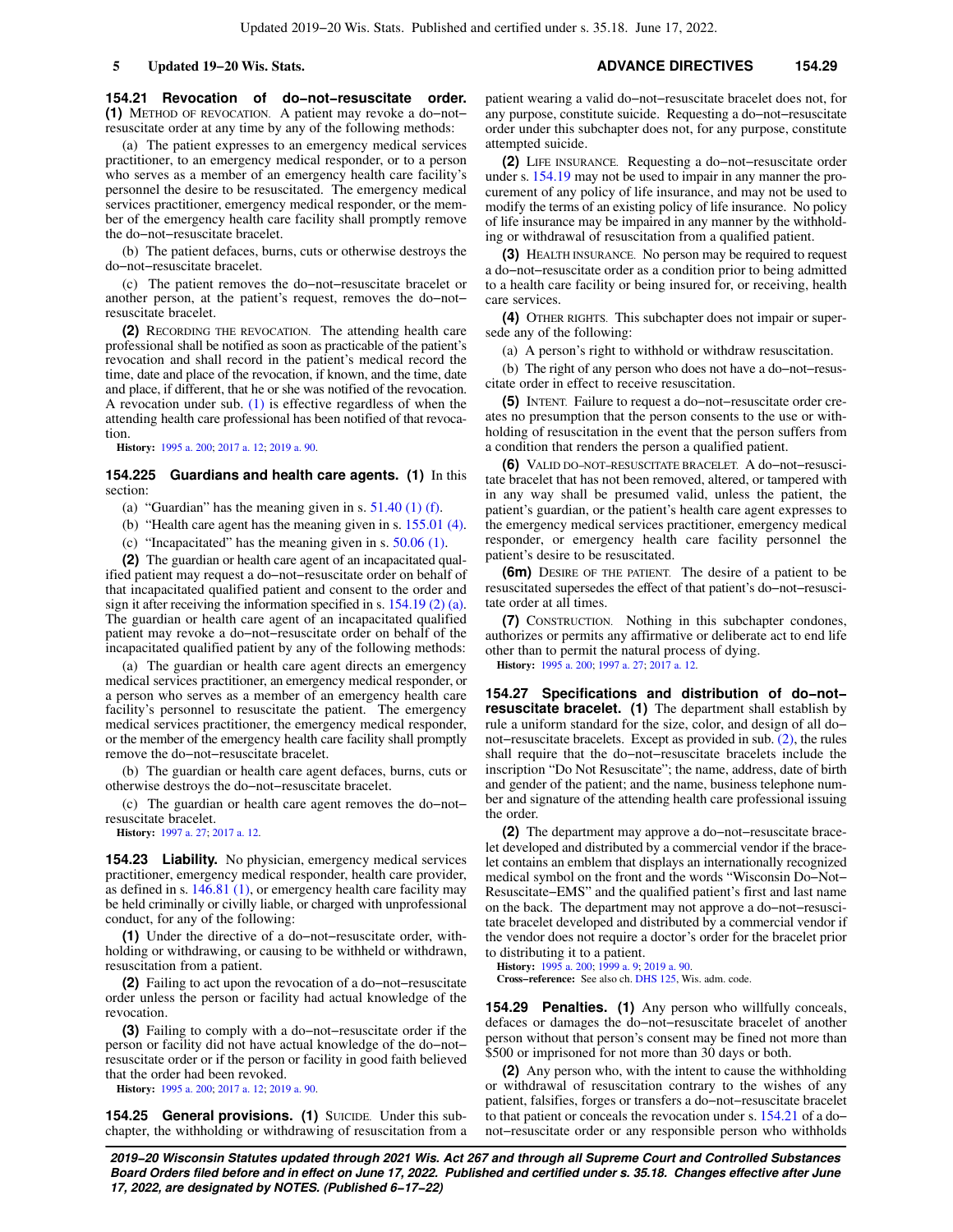## **154.29 ADVANCE DIRECTIVES Updated 19−20 Wis. Stats. 6**

personal knowledge of a revocation under s. [154.21](https://docs.legis.wisconsin.gov/document/statutes/154.21) is guilty of a Class F felony.

**(3)** Any person who directly or indirectly coerces, threatens or intimidates an individual so as to cause the individual to sign or issue a do−not−resuscitate order shall be fined not more than \$500 or imprisoned for not more than 30 days or both.

**History:** [1995 a. 200](https://docs.legis.wisconsin.gov/document/acts/1995/200); [1997 a. 283](https://docs.legis.wisconsin.gov/document/acts/1997/283); [2001 a. 109.](https://docs.legis.wisconsin.gov/document/acts/2001/109)

### SUBCHAPTER IV

#### AUTHORIZATION FOR FINAL DISPOSITION

**154.30 Control of final disposition of certain human remains.** (1) DEFINITIONS. (a) "Authorization for final disposition" means a document that satisfies the conditions under sub. [\(8\)](https://docs.legis.wisconsin.gov/document/statutes/154.30(8)(d))  $(d)$  or  $(dm)$ , and that is voluntarily executed by a declarant under sub. [\(8\),](https://docs.legis.wisconsin.gov/document/statutes/154.30(8)) but is not limited in form or substance to that provided in sub. [\(8\)](https://docs.legis.wisconsin.gov/document/statutes/154.30(8)).

(b) "Cemetery authority" has the meaning given in s. [157.061](https://docs.legis.wisconsin.gov/document/statutes/157.061(2)) [\(2\)](https://docs.legis.wisconsin.gov/document/statutes/157.061(2)).

(c) "Credential" has the meaning given in s. [440.01 \(2\) \(a\)](https://docs.legis.wisconsin.gov/document/statutes/440.01(2)(a)).

(d) "Crematory authority" has the meaning given in s. [440.70](https://docs.legis.wisconsin.gov/document/statutes/440.70(9)) [\(9\)](https://docs.legis.wisconsin.gov/document/statutes/440.70(9)).

(e) "Declarant" means an individual who executes an authorization for final disposition.

(f) "Estranged" means being physically and emotionally alienated for a period of time, at the time of the decedent's death, and clearly demonstrating an absence of due affection, trust, and regard.

(g) "Final disposition" means disposition of a decedent's remains, including any of the following:

1. Arrangements for a viewing.

2. A funeral ceremony, memorial service, graveside service, or other last rite.

3. A burial, cremation and burial, or other disposition, or donation of the decedent's body.

(h) "Funeral director" has the meaning given in s. [445.01 \(5\).](https://docs.legis.wisconsin.gov/document/statutes/445.01(5))

(i) "Health care provider" means any individual who has a credential to provide health care.

(L) "Representative" means an individual specifically designated in an authorization for final disposition or, if that individual is unable or unwilling to carry out the declarant's decisions and preferences, a successor representative designated in the authorization for final disposition to do so.

(m) "Social worker" has the meaning given in s. [252.15 \(1\)](https://docs.legis.wisconsin.gov/document/statutes/252.15(1)(er)) [\(er\).](https://docs.legis.wisconsin.gov/document/statutes/252.15(1)(er))

**(2)** INDIVIDUALS WITH CONTROL OF FINAL DISPOSITION; ORDER. (a) Notwithstanding s.  $445.14$  and except as provided in par. [\(b\)](https://docs.legis.wisconsin.gov/document/statutes/154.30(2)(b)) and sub. [\(3\),](https://docs.legis.wisconsin.gov/document/statutes/154.30(3)) any of the following, as prioritized in the following order, who is at least 18 years old and has not been adjudicated incompetent under ch. [54](https://docs.legis.wisconsin.gov/document/statutes/ch.%2054) or ch. [880,](https://docs.legis.wisconsin.gov/document/statutes/2003/ch.%20880) 2003 stats., may control final disposition, including the location, manner, and conditions of final disposition:

1. Subject to sub. [\(8\) \(e\),](https://docs.legis.wisconsin.gov/document/statutes/154.30(8)(e)) a representative of the decedent acting under the decedent's authorization for final disposition that conveys to the representative the control of final disposition, or a successor representative.

2. The surviving spouse of the decedent.

3. The surviving child of the decedent, unless more than one child of the decedent survives. In such an instance, the majority of the surviving children has control of the final disposition, except that fewer than the majority of the surviving children may control the final disposition if that minority has used reasonable efforts to notify all other surviving children and is not aware of opposition by the majority to the minority's intended final disposition.

4. The surviving parent or parents of the decedent or a surviving parent who is available if the other surviving parent is unavailable after the available surviving parent has made reasonable efforts to locate him or her.

5. The surviving sibling of the decedent, unless more than one sibling of the decedent survives. In such an instance, the majority of the surviving siblings has control of the final disposition, except that fewer than the majority of the surviving siblings may control the final disposition if that minority has used reasonable efforts to notify all other surviving siblings and is not aware of opposition by the majority to the minority's intended final disposition.

6. In descending order, an individual in the class of the next degree of kinship specified in s. [990.001 \(16\)](https://docs.legis.wisconsin.gov/document/statutes/990.001(16)).

7. The guardian of the person, if any, of the decedent.

8. Any individual other than an individual specified under subds. [1.](https://docs.legis.wisconsin.gov/document/statutes/154.30(2)(a)1.) to [7.](https://docs.legis.wisconsin.gov/document/statutes/154.30(2)(a)7.) who is willing to control the final disposition and who attests in writing that he or she has made a good−faith effort, to no avail, to contact the individuals under subds. [1.](https://docs.legis.wisconsin.gov/document/statutes/154.30(2)(a)1.) to [7.](https://docs.legis.wisconsin.gov/document/statutes/154.30(2)(a)7.)

(b) Control of final disposition under par. [\(a\),](https://docs.legis.wisconsin.gov/document/statutes/154.30(2)(a)) in the order of priority specified in par. [\(a\)](https://docs.legis.wisconsin.gov/document/statutes/154.30(2)(a)), is restored to an individual specified in sub.  $(3)$  (b) 1. for whom charges under sub.  $(3)$  (b) 1. a. to [d.](https://docs.legis.wisconsin.gov/document/statutes/154.30(3)(b)1.d.) are dismissed or who is found not guilty of the offense. Subject to s. [69.18 \(4\),](https://docs.legis.wisconsin.gov/document/statutes/69.18(4)) the control of final disposition under this paragraph, with respect to a decedent for whom disposition has already been made of his or her remains, is limited, as appropriate, to any of the following:

1. A funeral ceremony, memorial service, graveside service, or other last rite.

2. Disinterment.

3. Reinterment, cremation and reinterment, or other disposition of the decedent's body.

**(3)** EXCEPTIONS. (a) All of the following are exceptions to any control conferred under sub. [\(2\)](https://docs.legis.wisconsin.gov/document/statutes/154.30(2)):

1. The disposition of any unrevoked anatomical gift made by the decedent under s. [157.06](https://docs.legis.wisconsin.gov/document/statutes/157.06) or made by an individual other than the decedent under s. [157.06.](https://docs.legis.wisconsin.gov/document/statutes/157.06)

2. Any power or duty of a coroner, medical examiner, or other physician licensed to perform autopsies with respect to the reporting of certain deaths, performance of autopsies, and inquests under ch. [979.](https://docs.legis.wisconsin.gov/document/statutes/ch.%20979)

(b) None of the following is authorized under sub. [\(2\)](https://docs.legis.wisconsin.gov/document/statutes/154.30(2)) to control the final disposition:

1. Unless sub. [\(2\) \(b\)](https://docs.legis.wisconsin.gov/document/statutes/154.30(2)(b)) applies, an individual who is otherwise authorized to control final disposition under the order of priority of individuals specified in sub. [\(2\) \(a\)](https://docs.legis.wisconsin.gov/document/statutes/154.30(2)(a)) but who has been charged with any of the following in connection with the decedent's death and the charges are known to the funeral director, crematory authority, or cemetery authority:

a. First−degree intentional homicide under s. [940.01 \(1\)](https://docs.legis.wisconsin.gov/document/statutes/940.01(1)).

b. First−degree reckless homicide under s. [940.02](https://docs.legis.wisconsin.gov/document/statutes/940.02).

c. Second−degree intentional homicide under s. [940.05.](https://docs.legis.wisconsin.gov/document/statutes/940.05)

d. Second−degree reckless homicide under s. [940.06.](https://docs.legis.wisconsin.gov/document/statutes/940.06)

2. An individual who is otherwise authorized to control final disposition under the order of priority of individuals specified in sub. [\(2\) \(a\)](https://docs.legis.wisconsin.gov/document/statutes/154.30(2)(a)) but who fails to exercise this authorization within 2 days after he or she is notified of the decedent's death or who cannot be located after reasonable efforts to do so has been made.

3. The decedent's spouse, if an action under ch. [767](https://docs.legis.wisconsin.gov/document/statutes/ch.%20767) to terminate the marriage of the spouse and the decedent was pending at the time of the decedent's death.

4. An individual for whom a determination is made by the probate court under par. [\(c\) 2. b.](https://docs.legis.wisconsin.gov/document/statutes/154.30(3)(c)2.b.) that the individual and the decedent were estranged at the time of death.

(c) If the individuals on the same level of priority specified in sub. [\(2\) \(a\)](https://docs.legis.wisconsin.gov/document/statutes/154.30(2)(a)) are unable to agree on the final disposition, the probate court that has jurisdiction for the county in which the decedent resided at the time of his or her death may designate an individual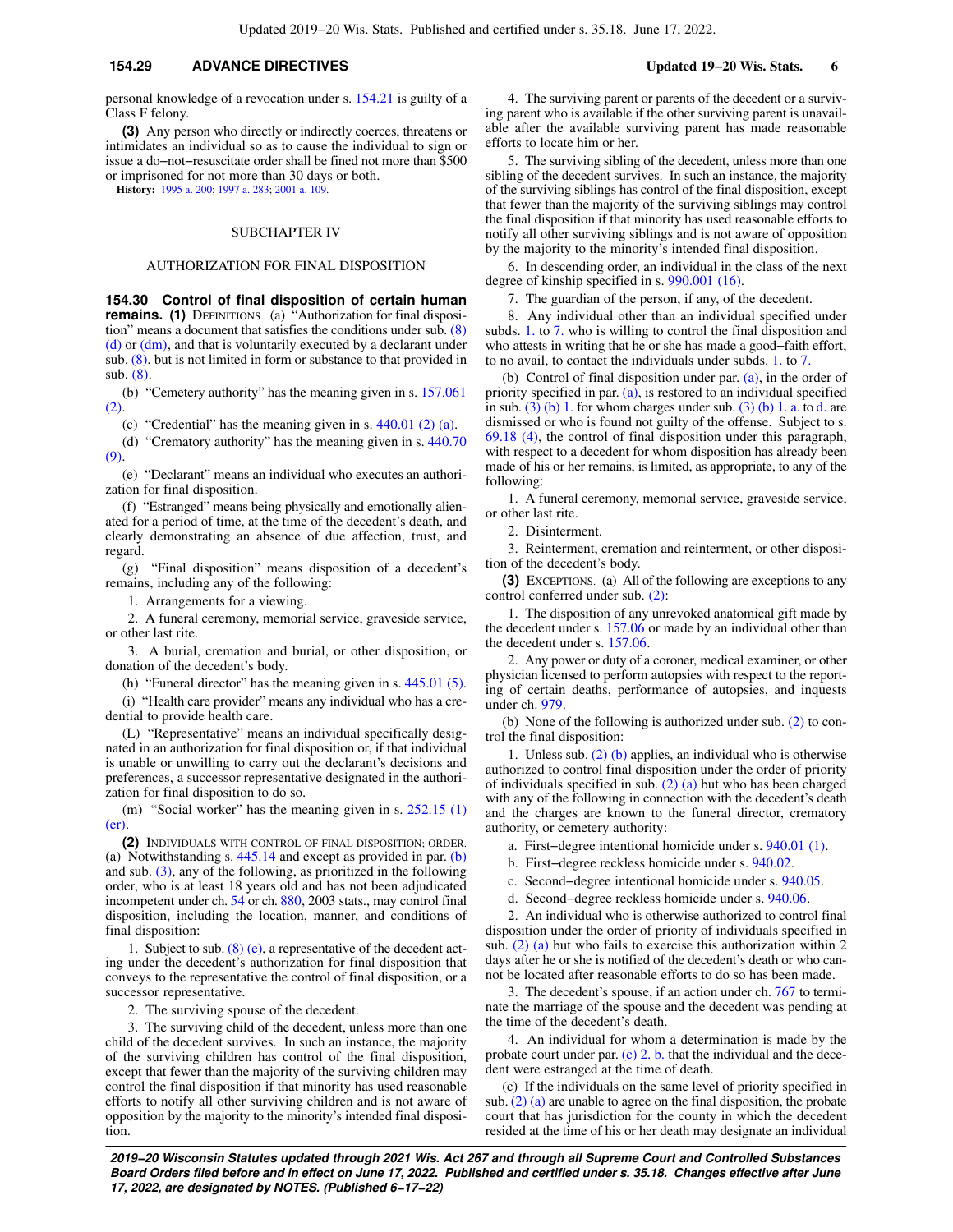as most fit and appropriate to control the final disposition. All of the following apply to a designation made under this paragraph:

1. After the decedent's death, a petition regarding control of the final disposition shall be filed with the probate court by any of the following:

a. A relative of the decedent.

b. An individual seeking control of the final disposition who claims a closer personal relationship to the decedent than the decedent's next of kin and who was not in the employ of the decedent or the decedent's family.

c. If 2 or more individuals on the same level of priority in sub. [\(2\) \(a\)](https://docs.legis.wisconsin.gov/document/statutes/154.30(2)(a)) cannot, by majority vote, decide concerning the final disposition, any of those individuals or the funeral director, crematory authority, or cemetery authority that possesses the decedent's remains.

2. The probate court may consider all of the following:

a. The reasonableness and practicality of the proposed final disposition.

b. The degree of the personal relationship between the decedent and each of the individuals claiming the right of final disposition, including whether the decedent was estranged from any of the individuals.

c. Except as provided in subd. [3.](https://docs.legis.wisconsin.gov/document/statutes/154.30(3)(c)3.), the desires of the individual or individuals who are ready, able, and willing to pay the cost of the final disposition.

d. The express written desires of the decedent.

e. The degree to which any proposed final disposition would permit maximum participation by family members, friends, and others who wish to pay final respects to the decedent.

3. An individual's payment or agreement to pay for all or part of the costs of final disposition, or the fact that an individual is the personal representative of the decedent, does not, by itself, provide the individual any greater opportunity to control the final disposition than the individual otherwise has under this section.

**(4)** DECLINING TO EXERCISE CONTROL OR RESIGNING CONTROL. An individual who is otherwise authorized to control final disposition under the order of priority of individuals specified in sub. [\(2\)](https://docs.legis.wisconsin.gov/document/statutes/154.30(2)(a)) [\(a\)](https://docs.legis.wisconsin.gov/document/statutes/154.30(2)(a)) or who is designated under sub. [\(3\) \(c\)](https://docs.legis.wisconsin.gov/document/statutes/154.30(3)(c)) may accept the control, may decline to exercise the control, or may, after accepting the control, resign it.

**(5)** LIABILITY OF FUNERAL DIRECTOR, CREMATORY AUTHORITY, OR CEMETERY AUTHORITY. (a) If inability to agree exists among any individuals, as specified in sub.  $(3)$  (c) (intro.), no funeral director, crematory authority, or cemetery authority is civilly or criminally liable for his or her refusal to accept the decedent's remains, to inter or otherwise dispose of the decedent's remains, or to complete the arrangements for the final disposition unless specifically directed to do so under an order of the probate court or unless the individuals in disagreement present the funeral director, crematory authority, or cemetery authority with a written agreement, signed by the individuals, that specifies the final disposition.

(b) A funeral director, crematory authority, or cemetery authority that retains the remains of a decedent for final disposition before individuals specified in sub. [\(3\) \(c\) \(intro.\)](https://docs.legis.wisconsin.gov/document/statutes/154.30(3)(c)(intro.)) reach agreement or before the probate court makes a final decision under sub.  $(3)$  (c) may embalm the remains, unless the authorization for final disposition forbids embalming, or may refrigerate and shelter the remains while awaiting the agreement or the probate court's decision and may add the cost of embalming or refrigeration and shelter, as appropriate, to the final disposition costs.

(c) If a funeral director, crematory authority, or cemetery authority files a petition under sub.  $(3)$  (c) 1, the funeral director, crematory authority, or cemetery authority may add to the cost of final disposition reasonable legal fees and costs associated with the court's review of the petition.

(d) This subsection may not be construed to require or otherwise impose a duty upon a funeral director, crematory authority, or cemetery authority to file a petition under sub.  $(3)$  (c) 1., and a funeral director, crematory authority, or cemetery authority may not be held criminally or civilly liable for failing or omitting to file the petition.

(e) In the absence of written notice to the contrary from an individual who claims control of the final disposition because of precedence under the order of priority of individuals specified under sub.  $(2)$  (a), no funeral director, crematory authority, or cemetery authority, who relies in good faith on instructions concerning the final disposition from another individual who first claims control of the final disposition but has less precedence under the order of priority of individuals specified in sub. [\(2\) \(a\),](https://docs.legis.wisconsin.gov/document/statutes/154.30(2)(a)) and who acts or omits to act in accordance with these instructions, is civilly or criminally liable or may be found guilty of unprofessional conduct for the action or omission.

**(6)** LIABILITY FOR COSTS OF FINAL DISPOSITION. Notwithstanding s. [445.14,](https://docs.legis.wisconsin.gov/document/statutes/445.14) liability for the reasonable costs of the final disposition is from the declarant decedent's estate, as specified under s. [859.25 \(1\)](https://docs.legis.wisconsin.gov/document/statutes/859.25(1)).

**(7)** JURISDICTION. The probate court for the county in which the decedent last resided has exclusive jurisdiction over matters that arise under this section.

**(8)** AUTHORIZATION FOR FINAL DISPOSITION. (a) An individual who is of sound mind and has attained age 18 may voluntarily execute an authorization for final disposition, which shall take effect on the date of execution. An individual for whom an adjudication of incompetence and appointment of a guardian of the person is in effect under ch. [54](https://docs.legis.wisconsin.gov/document/statutes/ch.%2054) or ch. [880,](https://docs.legis.wisconsin.gov/document/statutes/2003/ch.%20880) 2003 stats., is presumed not to be of sound mind for purposes of this subsection.

(b) An authorization for final disposition may express the declarant's special directions, instructions concerning religious observances, and suggestions concerning any of the following:

1. Arrangements for a viewing.

2. Funeral ceremony, memorial service, graveside service, or other last rite.

3. Burial, cremation and burial, or other disposition, or donation of the declarant's body after death.

(c) An authorization for final disposition requires a representative and one or more named successor representatives to carry out the directions, instructions, and suggestions of the declarant, as expressed in the declarant's authorization for final disposition, unless the directions, instructions, and suggestions exceed available resources from the decedent's estate or are unlawful or unless there is no realistic possibility of compliance.

(d) Except as provided in par.  $(dm)$ , an authorization for final disposition shall meet all of the following requirements:

1. List the name and last−known address, as of the date of execution of the authorization for final disposition, of each representative and each successor representative named, and be signed by each representative and each successor representative named.

2. Be signed and dated by the declarant, with the signature witnessed by 2 witnesses who each have attained age 18 and who are not related by blood, marriage, or adoption to the declarant, or acknowledged before a notary public. If the declarant is physically unable to sign an authorization for final disposition, the authorization shall be signed in the declarant's name by an individual at the declarant's express direction and in his or her presence; such a proxy signing shall take place or be acknowledged by the declarant in the presence of 2 witnesses or a notary public.

(dm) A document executed by a member of the U.S. armed forces in the manner and on a form provided by the federal department of defense that designates a person to direct the disposition of the member's remains is a valid authorization for final disposition under this section.

(e) If any of the following has a direct professional relationship with or provides professional services directly to the declarant and is not related to the declarant by blood, marriage, or adoption, that person may not serve as a representative under the requirements of this subsection: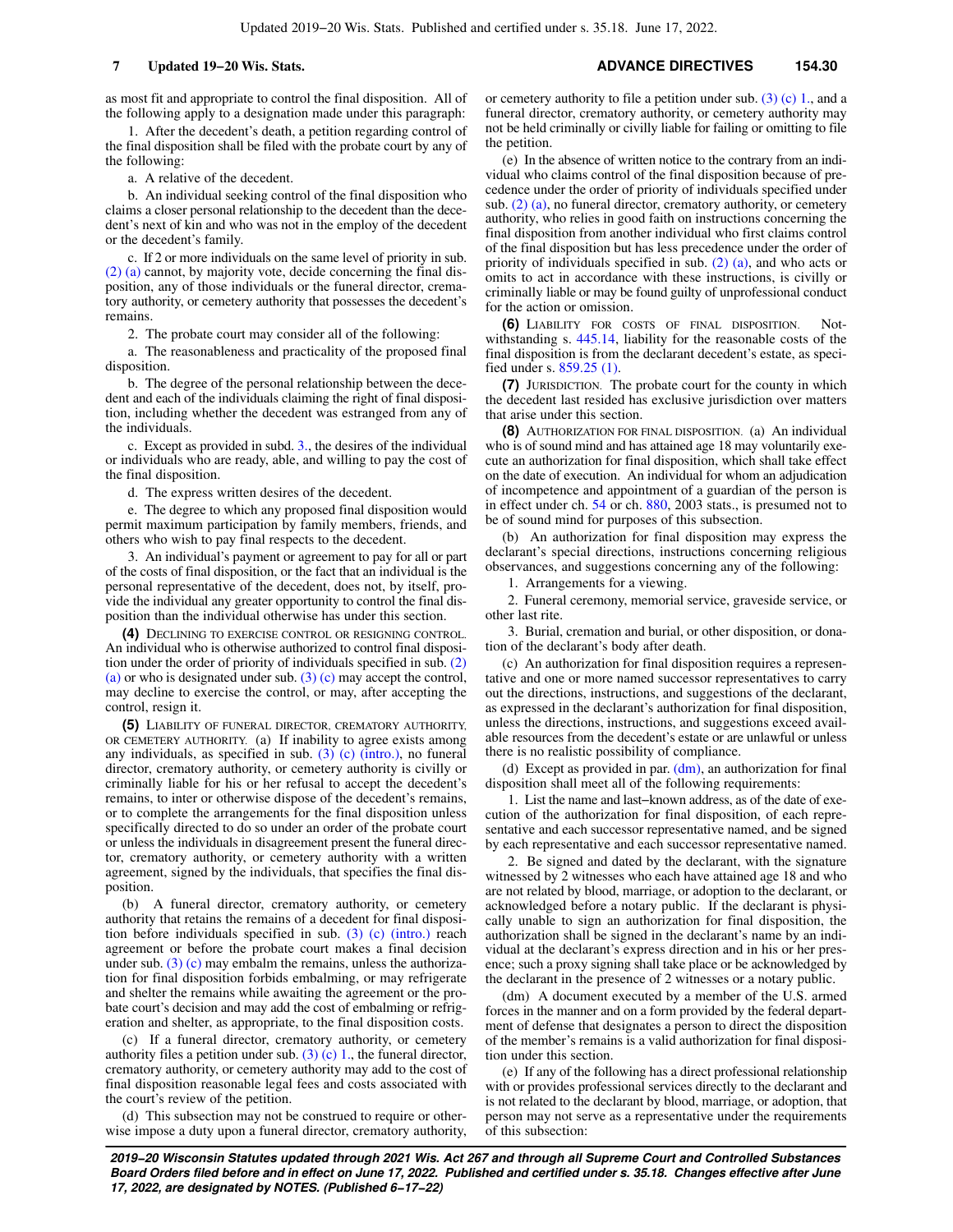## **154.30 ADVANCE DIRECTIVES Updated 19−20 Wis. Stats. 8**

1. A funeral director.

2. A crematory authority.

3. A cemetery authority.

4. An employee of a funeral director, crematory authority, or cemetery authority.

- 6. A health care provider.
- 8. A social worker.

(f) The department shall prepare and provide copies of the authorization for final disposition form and accompanying information for distribution in quantities to funeral directors, crematory authorities, cemetery authorities, hospitals, nursing homes, county clerks, and local bar associations and individually to private persons. The department shall include, in information accompanying the authorization for final disposition form, at least the statutory definitions of terms used in the form, and an instruction to potential declarants to read and understand the information before completing the form. The department may charge a reasonable fee for the cost of preparation and distribution. The authorization for final disposition form distributed by the department shall be easy to read, in not less than 10−point type, and in the following form:

## **AUTHORIZATION FOR FINAL DISPOSITION**

I, .... (print name and address), being of sound mind, willfully and voluntarily make known by this document my desire that, upon my death, the final disposition of my remains be under the control of my representative under the requirements of section 154.30, Wisconsin statutes, and, with respect to that final disposition only, I hereby appoint the representative and any successor representative named in this document. All decisions made by my representative or any successor representative with respect to the final disposition of my remains are binding.

| Name of representative |  |  |  |  |  |  |  |  |  |  |  |  |  |
|------------------------|--|--|--|--|--|--|--|--|--|--|--|--|--|
|                        |  |  |  |  |  |  |  |  |  |  |  |  |  |
|                        |  |  |  |  |  |  |  |  |  |  |  |  |  |

If my representative dies, becomes incapacitated, resigns, refuses to act, ceases to be qualified, or cannot be located within the time necessary to control the final disposition of my remains, I hereby appoint the following individuals, each to act alone and successively, in the order specified, to serve as my successor representative:

| 1. Name of first successor representative                                                |
|------------------------------------------------------------------------------------------|
|                                                                                          |
| Telephone number                                                                         |
| 2. Name of second successor representative $\dots \dots \dots$                           |
|                                                                                          |
| Telephone number                                                                         |
| SUGGESTED SPECIAL DIRECTIONS                                                             |
| SUGGESTED INSTRUCTIONS CONCERNING RELIGIOUS                                              |
|                                                                                          |
| SUGGESTED SOURCE OF FUNDS FOR                                                            |
| <b>IMPLEMENTING FINAL DISPOSITION</b>                                                    |
| DIRECTIONS AND INSTRUCTIONS                                                              |
| المستحدث والمستحدث والمستحدث والمستحدث والمستحدث والمستحدث والمستحدث والمستحدث والمستحدث |

This authorization becomes effective upon my death.

I hereby revoke any prior authorization for final disposition that I may have signed before the date that this document is signed.

I hereby agree that any funeral director, crematory authority, or cemetery authority that receives a copy of this document may act under it. Any modification or revocation of this document is not effective as to a funeral director, crematory authority, or cemetery authority until the funeral director, crematory authority, or cemetery authority receives actual notice of the modification or revocation. No funeral director, crematory authority, or cemetery authority may be liable because of reliance on a copy of this document.

The representative and any successor representative, by accepting appointment under this document, assume the powers and duties specified for a representative under section 154.30,

| Wisconsin statutes.                                                                                                         |
|-----------------------------------------------------------------------------------------------------------------------------|
| Signed this $\dots \dots$ day of $\dots \dots \dots \dots \dots \dots \dots \dots$                                          |
| Signature of declarant                                                                                                      |
| I hereby accept appointment as representative for the control<br>of final disposition of the declarant's remains.           |
|                                                                                                                             |
| Signature of representative                                                                                                 |
| I hereby accept appointment as successor representative for the<br>control of final disposition of the declarant's remains. |
|                                                                                                                             |
| Signature of first successor representative                                                                                 |
|                                                                                                                             |
| Signature of second successor<br>representative                                                                             |
|                                                                                                                             |

I attest that the declarant signed or acknowledged this authorization for final disposition in my presence and that the declarant appears to be of sound mind and not subject to duress, fraud, or undue influence. I further attest that I am not the representative or the successor representative appointed under this document, that I am aged at least 18, and that I am not related to the declarant by blood, marriage, or adoption.

State of Wisconsin

|  |  |  |  |  | County of $\dots \dots \dots \dots \dots \dots \dots \dots \dots \dots \dots \dots \dots$ |
|--|--|--|--|--|-------------------------------------------------------------------------------------------|
|--|--|--|--|--|-------------------------------------------------------------------------------------------|

On (date) . . . . . . . . . . . . , before me personally appeared (name of declarant) . . . . . . . . . . . . . . . . . . known to me or satisfactorily proven to be the individual whose name is specified in this document as the declarant and who has acknowledged that he or she executed the document for the purposes expressed in it. I attest that the declarant appears to be of sound mind and not subject to duress, fraud, or undue influence.

| My commission expires $\dots \dots \dots \dots \dots \dots \dots \dots \dots$ |  |
|-------------------------------------------------------------------------------|--|

**(9)** REVOCATION OF AUTHORIZATION FOR FINAL DISPOSITION. A declarant may revoke an authorization for final disposition at any time by any of the following methods:

(a) Cancelling, defacing, obliterating, burning, tearing, or otherwise destroying the authorization for final disposition or directing some other person to cancel, deface, obliterate, burn, tear, or otherwise destroy the authorization for final disposition in the presence of the declarant. In this paragraph, "cancelling" includes a declarant's writing on a declaration of final disposition, "I hereby revoke this declaration of final disposition," and signing and dating that statement.

(b) Revoking in writing the authorization for final disposition. The declarant shall sign and date any written revocation under this subsection.

(c) Executing a subsequent authorization for final disposition.

**(10)** PENALTY. Any person who intentionally conceals, cancels, defaces, obliterates, or damages the authorization for final disposition of another without the declarant's consent may be fined not more than \$500 or imprisoned not more than 30 days or both.

**History:** [2007 a. 58](https://docs.legis.wisconsin.gov/document/acts/2007/58); [2009 a. 180,](https://docs.legis.wisconsin.gov/document/acts/2009/180) [197.](https://docs.legis.wisconsin.gov/document/acts/2009/197)